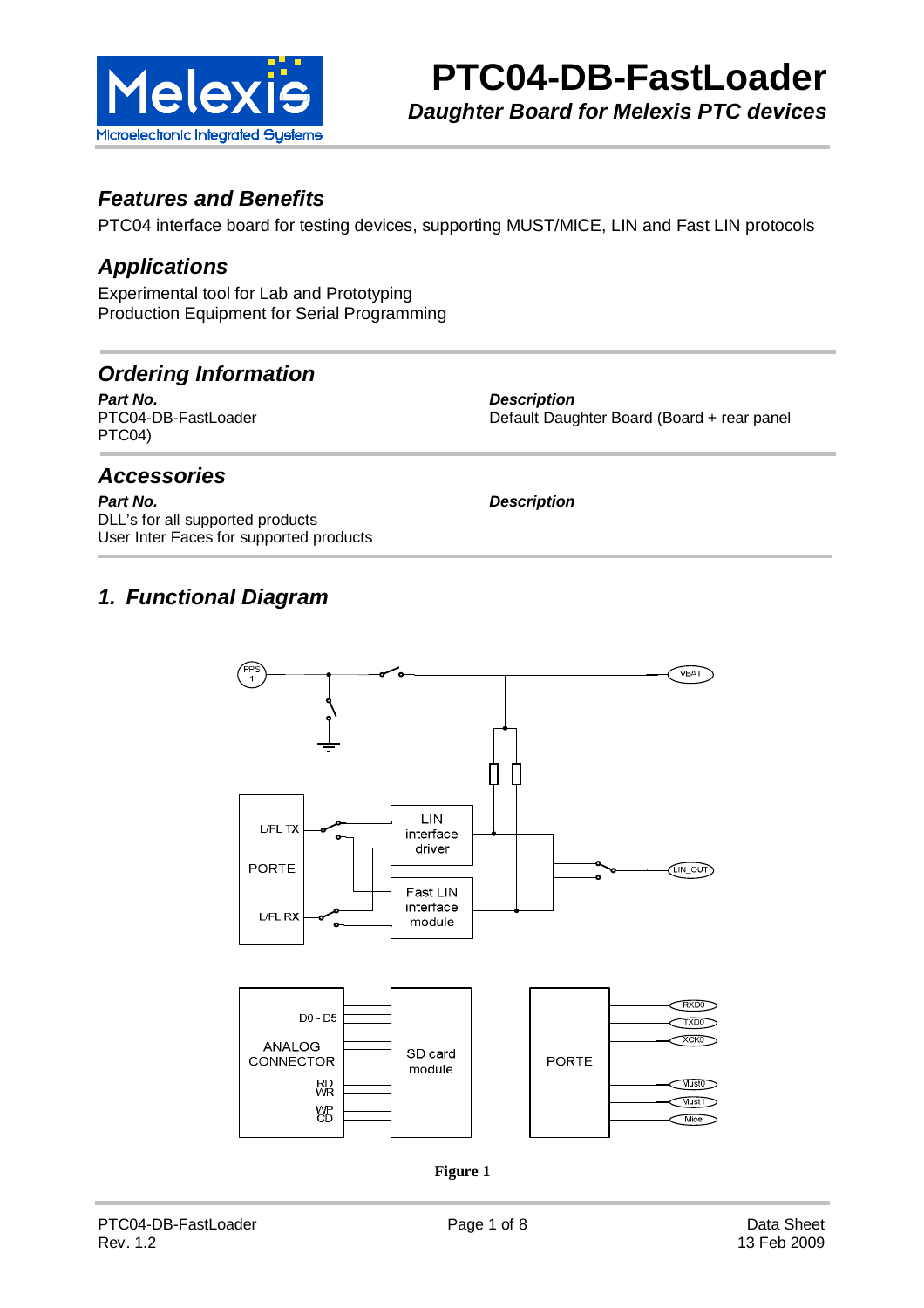

# PTC04-DB-FastLoader

**Daughter Board for Melexis PTC devices** 

### **TABLE OF CONTENTS**

| 2.1          |  |
|--------------|--|
| 2.2.<br>2.3. |  |
| 2.4.         |  |
| 2.5          |  |
|              |  |
|              |  |
| 3.           |  |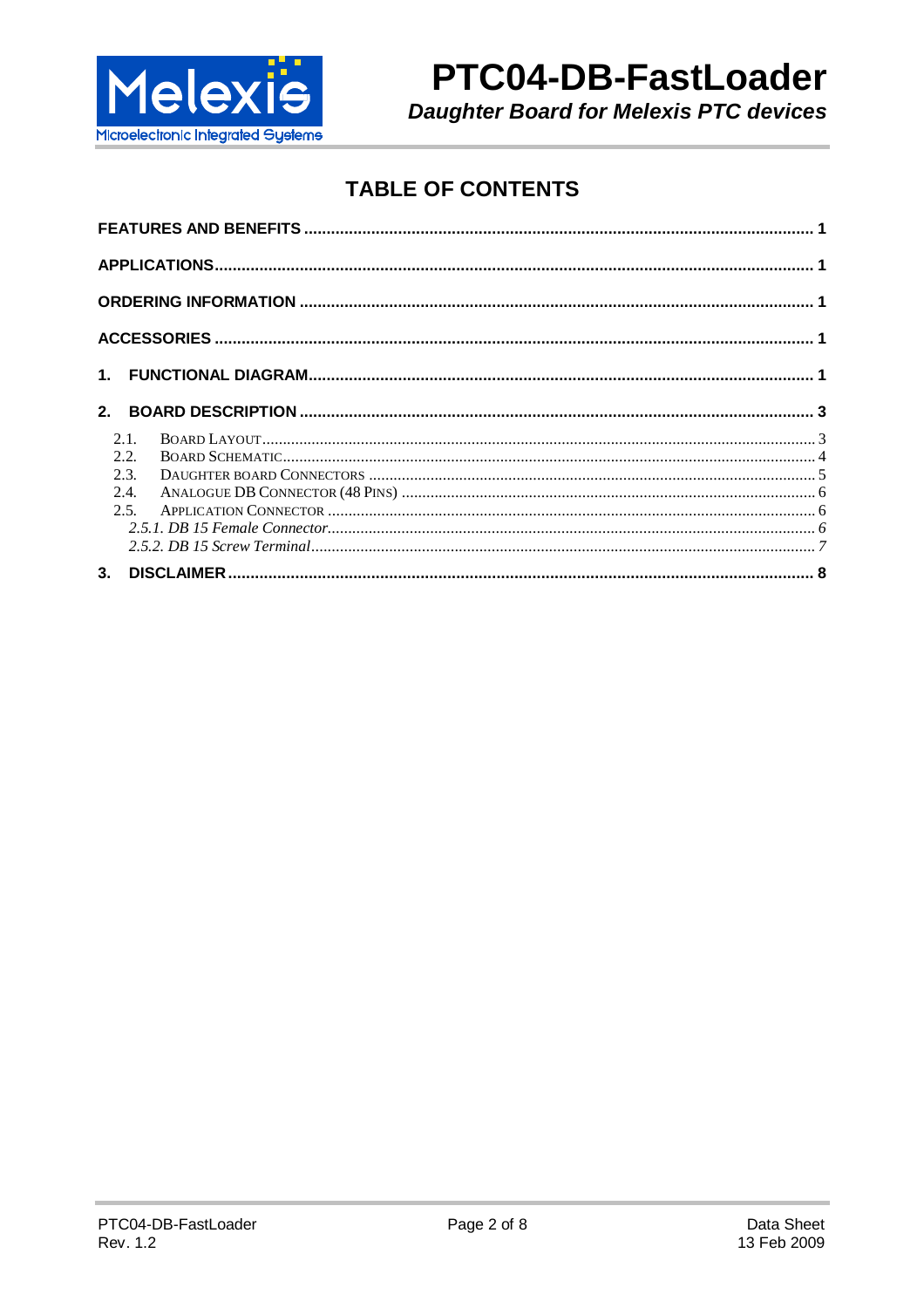

#### **2. Board description**

#### **2.1. Board Layout**





- DB-ID: This ID keeps a few initial variables in mind. It allows for example to detect what DB is connected to the programmer and if the DB is not expired.
- J5 and J6: these are the Analogue and Digital connectors. See below for a detailed description.
- Application Connector: Connection to the application. See below for details
- J9: 10 pins screw terminal. It provides the same signals as the application connector.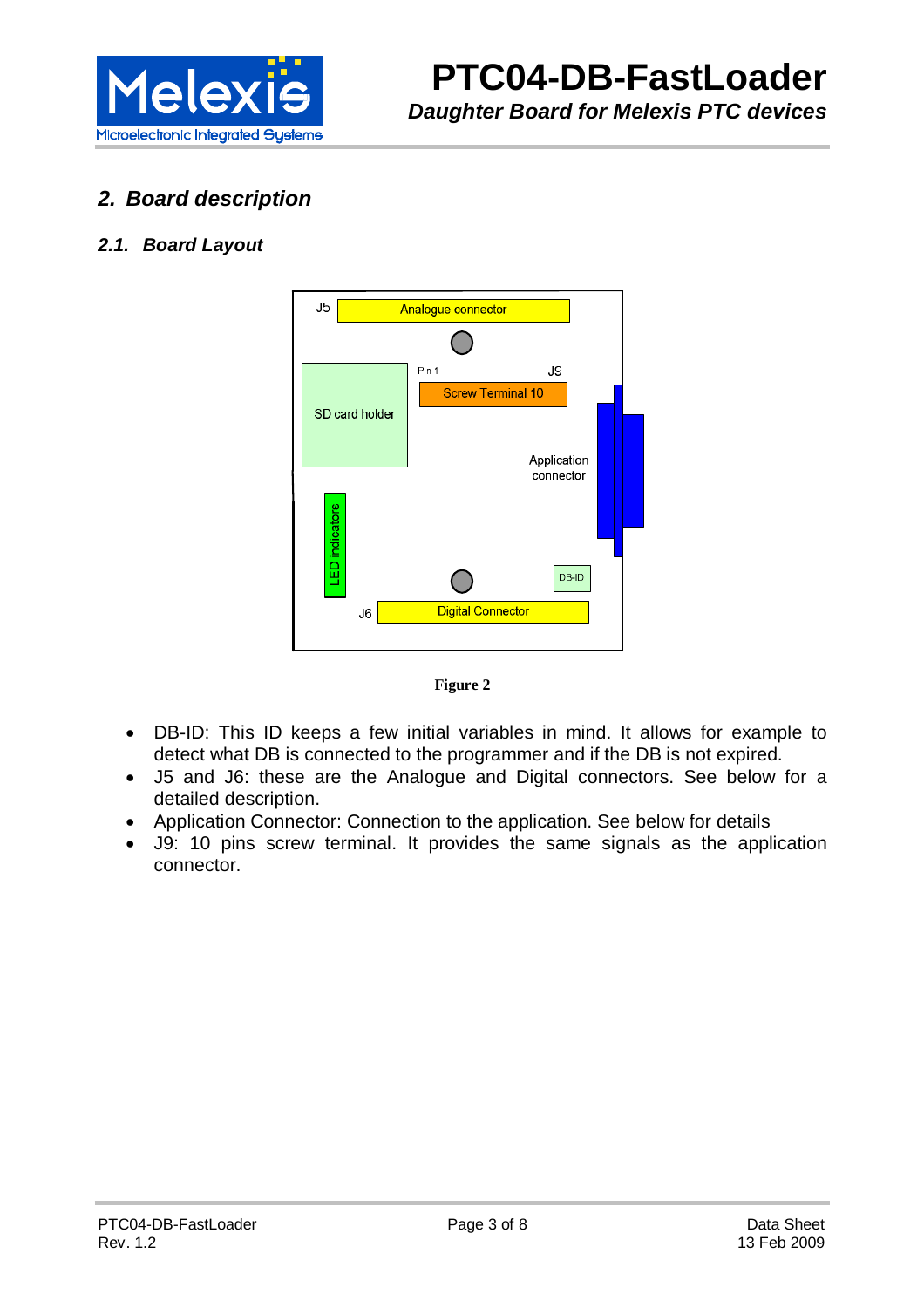

# Daughter Board for Melexis PTC devices **Daughter Board for Melexis PTC devices PTC04-DB-FastLoader** PTC04-DB-FastLoader

# 2.2. **2.2. Board Schematic Board Schematic**

P2











R101k

+5V\_DIG\_CON

VBAT

J1

IOdrv \_<sup>1</sup>

C3 +<br>2.2u<del>F T</del>

LIN\_OUT

PICKERING 112-1-A-5/2D

\_<u>IOdrv\_0</u><br>+5V\_DIG\_CON

VBAT



FAST\_RX

 $\frac{1}{\sqrt{2}}$ 

> C8 100NF\_Z5U DGND -<br>ا

+5V\_DIG\_CON

DGND

BS170/SOT23

FAST\_LIN

IOdrv\_2

Vout\_PPS1

 $\sim$ 

REL1₽

Meas\_Line\_P1

5

 $\overline{\mathsf{F}}$ 

LIN\_TX

LIN\_RX

 $\overline{\phantom{a}}$ 

┝┐⋪

 $\scriptstyle\sim$ 

REL2

2AGND

VSUP

U3

Pickering 108-1-C-5/3D

2 $\frac{4}{2}$ <sub>Ris</sub> <sub>Ryn</sub>  $\frac{15}{2}$ 6VSUP VCC **F** ENGNDBUS RxDVCC<br>RESET<br>TxD

TH<sub>806</sub>



L/FL\_TXMust0<br>Mice

+5V\_DIG\_CON

TXD0

SDA

Reset

Wr

PE3

PE5

PE7

PE1

FB

A3

A1

A7

DIGITAL DB CONNECTOR1

48 pin header

Meas\_Line\_N4

+36V\_SUPPLY

Meas\_Line\_N3

Meas\_Line\_N2

VOUT\_PPS3

VOUT\_PPS4

VOUT\_PPS2

ANA.COMP1

ANA.COMP3

VOUT\_PPS1

+2.5V\_REF\_SUPPLY

Meas\_Line\_P1

Meas\_Line\_P4

Meas\_Line\_N1

Meas\_Line\_P3

Meas\_Line\_P2

DGND<br>DGND

+5V\_DIG\_CON

1K

R31K

R41K

R21K

R11K

R71K

R91K

1K

C2 100NF\_Z5Uا<br>پ

 $1 \t D2 \t 2$ 

 $1 - D1$  2

 $1 \t D3 \t 2$ 

 $1 \tD4$   $2$ 

 $1 \ 1 \ 2$ 

 $1\text{ D6}$   $2$ 

 $1 \cdot D7$   $2$ 

1 D8 2

IOdrv \_<sup>5</sup>

IOdrv \_<sup>4</sup>

IOdrv \_<sup>7</sup>

IOdrv \_6

IOdrv \_<sup>2</sup>

IOdrv \_3

IOdrv \_0

IOdrv \_<sup>1</sup>

U2

ULN2803LW

 $1\frac{10}{9}$   $\frac{10}{9}$   $\frac{10}{9}$   $\frac{10}{9}$ 12131415161718 $\mathsf{I}1$   $\mathsf{I}1$   $\mathsf{I}$ I2I4I5I6GND VCCO8O6O5O4

SCL

SDA

+5V\_DIG\_CON

+5V\_DIG\_CON

U1

46

FE

FB

ISENSE\_PPS4

ISENSE\_PPS3

ISENSE\_PPS2

ANA.COM

ANA.COMP2

ISENSE\_PPS1

C1 1 <sup>2</sup> DGND 100NF\_Z5U

+5V\_DIG\_CON

 $2400$  $\begin{array}{c|cc}\n & \text{YDD} & \text{A0} & \text{1} \\
\hline\n\text{Z} & \text{PTC} & \text{A1} & \text{2} \\
\text{S} & \text{SCL} & \text{A2} & \text{3} \\
\text{S} & \text{SDA} & \text{VSS} & \text{4}\n\end{array}$ 5 A0 A1 A2 VSS PTC<br>SCL<br>SDA VDD

J5

ANALOG DB CONNECTOR1

2731

PE0

FE

FA

PE2

L/FL\_RX

XCK0

DGND

Wr

Rd

D4

SCL

Rd

A6

A4

J6

40 Pin Header



PE0

PE3

PE2<br>PE3<br>PE4<br>PE5<br>PE5

PE1<br>PE2<br>PE3<br>PE4<br>PE4

A GND

+36V

PE6

PE7

+5V\_DIG\_CON

**Figure 3**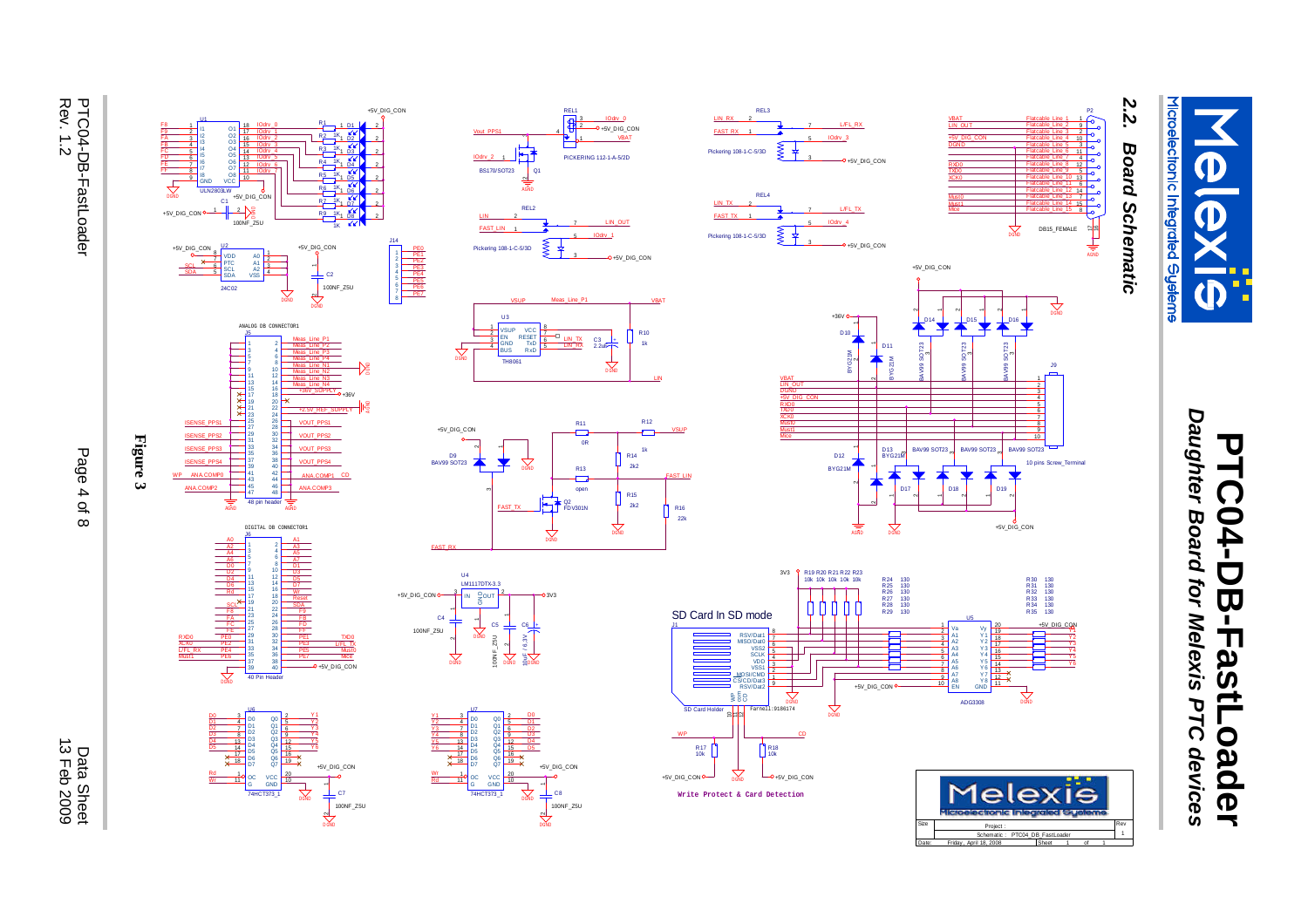

#### **2.3. Daughter board Connectors**

The main board has two connectors to the interface with the application. The PTC allows adding a full PCB in between. This daughter board can be mounted on the two connectors. In some exceptional cases, a daughter board contains only a few wires from the Analogue connector to the application connector. The pins on of the connectors are described below.



#### **Figure 4**

Mainly, the digital connector is meant to expand the programmer to extra needs. Address lines A0-A7 together with the Map Select Lines F8-FF allows to direct access an area of 2 K. Examples would be adding a simple addressed I/O register by using the selection lines. If more complexity is needed, a full FPGA can be mounted on the DB board

| Pin             | <b>Name</b>          | <b>Description</b>                                                                  |
|-----------------|----------------------|-------------------------------------------------------------------------------------|
| $1 - 8$         | $AO - A7$            | Address lines                                                                       |
| $\sqrt{9} - 16$ | $D0 - D7$            | Data Lines active during Rd or Wr signals                                           |
| 17              | Rd                   | Read: A negative pulse will indicate a sampling of the data on the Data Bus         |
| 18              | Wr                   | Write: A Negative pulse will indicate when data is available on the Data Bus        |
| 20              | Reset                | This signal goes low by powering the PTC or by pressing the reset button.           |
|                 |                      | This line can be pulled low by application.                                         |
|                 |                      | Check firmware documentation for resetting by software.                             |
| $21 - 22$       | SCL / SDA            | I <sub>2</sub> c Bus                                                                |
| 23-30           | $F8, F9, \ldots, FF$ | CS lines when the address areas are accessed                                        |
| 31-38           | Port E               | Note: These pins are limited to 5 Volt input\output!!!!                             |
|                 |                      | The full Port E of the Atmega core is mounted to these pins. This allows us to use  |
|                 |                      | advanced features like PWM, UARTS, Time Measurements, etc                           |
|                 |                      | By using firmware that supports these, functions, application specific requirements |
|                 |                      | can be fulfilled.                                                                   |
| 39              | Dand                 | Digital Ground                                                                      |
| 40              | +5V Digital          | 5 Volt Digital Supply. Maximum current to get out of this supply: 250mA             |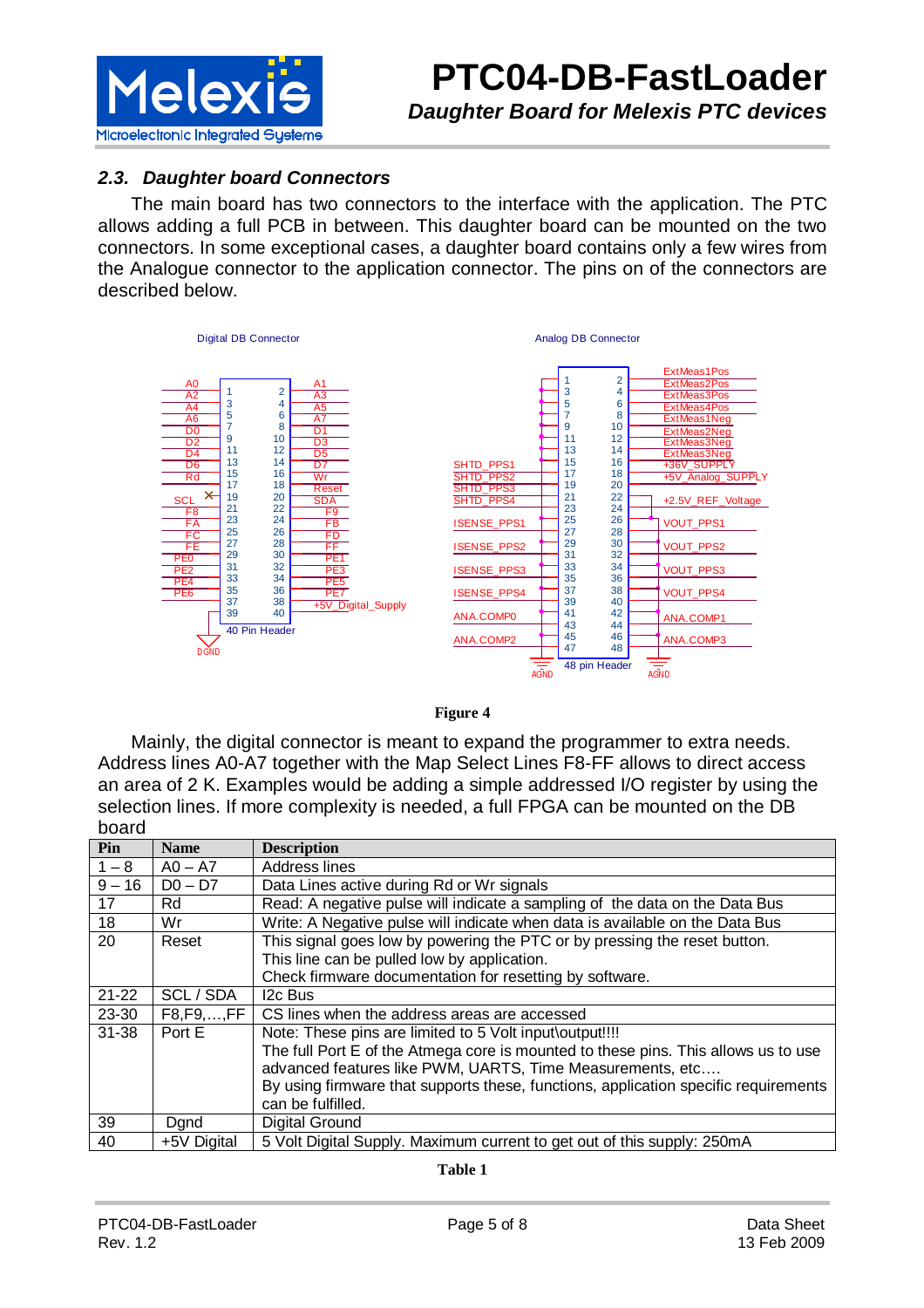

Note:

• All the pins are limited to 5 Volt input\output!!!! However, there are Protections, please take precautions in order to avoid damage of the main board.

#### **2.4. Analogue DB Connector (48 Pins)**

Mainly, the analogue connector provides all the analogue signals and measure possibilities.

| Pin            | <b>Name</b>      | <b>Description</b>                                                    |
|----------------|------------------|-----------------------------------------------------------------------|
| 28,32,36       | <b>PPS 1-3</b>   | Output of the Programmable Supplies                                   |
| 40             | PPS <sub>4</sub> | Output of the Fast DAC Programmable Power Supply                      |
| 27, 31, 35, 39 | Isense PP1-4     | Outputs (Driver outputs before Rsens) for current evaluations.        |
|                |                  | These outputs could be used to connect to the analogue comparators in |
|                |                  | order to create fast digital signals based on current.                |
| 2,4,6,8        | ExtMeas1-4Pos    | There are 4 differential inputs for making measurements               |
| 10, 12, 14, 16 | ExtMeas1_4Neg    | The negative inputs of ExtMeas1-4Pos                                  |
| 17, 19, 21, 23 | Shtd PPS1-4      | Outputs that shows the status of the Drivers.                         |
|                |                  | Signals are meant to connect LED's to put the front panel             |
| 43,44,47,48    | AnaComp0-3       | See *Note.                                                            |
|                |                  | Input (limited to 5V)                                                 |
|                |                  | Fast Level comparators in order to remove time consuming              |
|                |                  | measurement                                                           |
| 18             | +35V_Supply      | Supply to extend the daughter board with some extra drivers           |
| 24             | $+2.5V$ Ref      | Output of internal reference                                          |
| All other      | <b>AGND</b>      | Analogue Ground                                                       |

#### **Table 2**

Note**:** 

- All the pins are limited to 35 Volt input/output! However, there are Protections, please take precautions in order to avoid damage of the main board.
- Some pins are protected and limited to 5 Volt! However, there are Protections, please take precautions in order to avoid damage of the main board.

#### **2.5. Application Connector**

#### **2.5.1**. **DB 15 Female Connector**

**DB15 Female Connector** 



**Figure 5**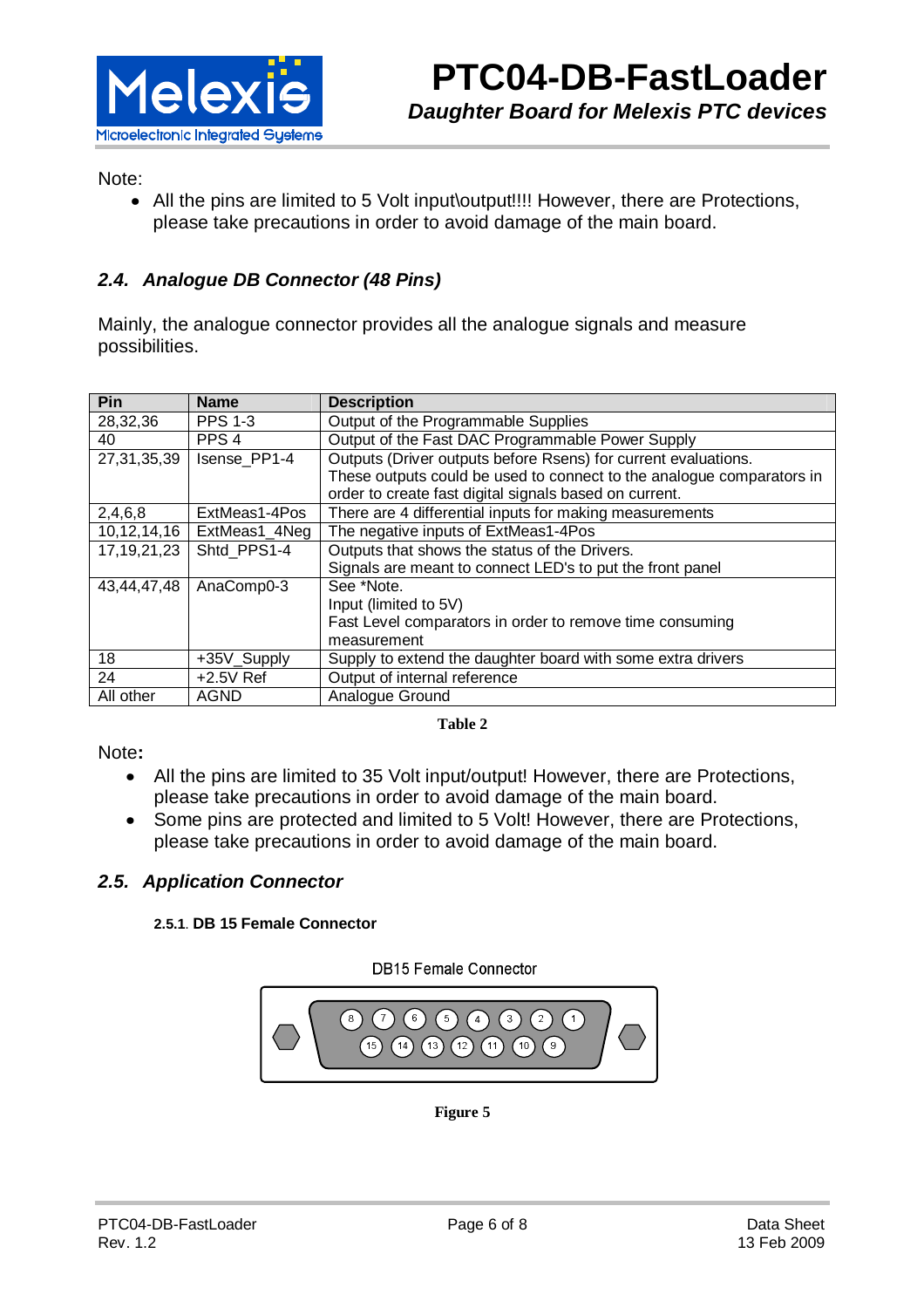

# **PTC04-DB-FastLoader**

**Daughter Board for Melexis PTC devices** 

| <b>Pins</b>             | <b>Name</b>      | <b>Description</b>         | <b>Direction</b> |
|-------------------------|------------------|----------------------------|------------------|
| $\mathbf{1}$            | <b>VBAT</b>      | Power Supply               | Input/Output     |
| $\overline{2}$          | N.C.             | Not connected              |                  |
| 3                       | <b>DGND</b>      | Digital Ground             | Power            |
| $\overline{\mathbf{4}}$ | NC               | Not connected              |                  |
| 5                       | TXD <sub>0</sub> | <b>USART</b> Transmit Data | Output           |
| 6                       | N.C.             | Not connected              |                  |
| 7                       | <b>MUSTO</b>     | Digital test pin           | Output           |
| 8                       | <b>MICE</b>      | Digital test pin           | Input            |
| 9                       | LIN OUT          | <b>LIN BUS</b>             | Input/Output     |
| 10                      | +5V DIG CON      | $+5V$ DC Supply            | Power            |
| 11                      | N.C.             | Not connected              |                  |
| 12                      | RXD <sub>0</sub> | <b>USART</b> Receive Data  | Input            |
| 13                      | XCK <sub>0</sub> | <b>USART Clock</b>         | Output           |
| 14                      | N.C.             | Not connected              |                  |
| <b>15</b>               | MUST1            | Digital test pin           | Output           |

**Table 3** 

 **2.5.2**. DB 15 Screw Terminal

10 Pin Screw Terminal



#### **Figure 3**

| Pin | <b>Name</b>       | <b>Description</b>         | <b>Direction</b> |
|-----|-------------------|----------------------------|------------------|
|     | <b>VBAT</b>       | Power Supply               | Input/Output     |
| 2   | LIN OUT           | <b>LIN BUS</b>             | Input/Output     |
| 3   | <b>DGND</b>       | Digital Ground             | Power            |
| 4   | +5V DIG CON       | $+5V$ DC Supply            | Power            |
| 5   | RXD <sub>0</sub>  | <b>USART</b> Receive Data  | Input            |
| 6   | TXD <sub>0</sub>  | <b>USART</b> Transmit Data | Output           |
|     | XCK0              | <b>USART Clock</b>         | Output           |
| 8   | <b>MUSTO</b>      | Digital test pin           | Output           |
| 9   | MUST <sub>1</sub> | Digital test pin           | Output           |
| 10  | <b>MICE</b>       | Digital test pin           | Input            |

#### **Table 4**